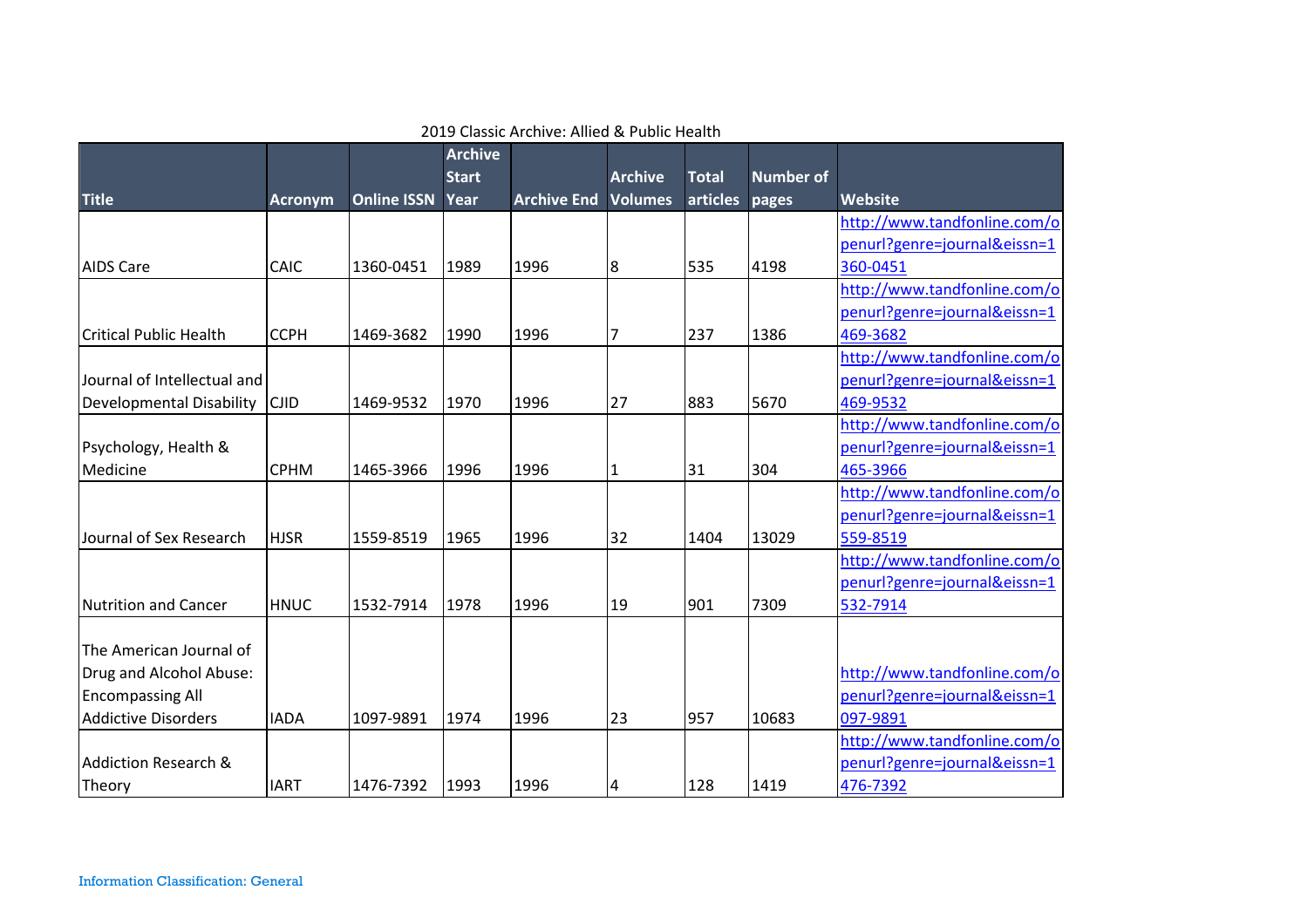|                                  |             |           |      |      |    |      |       | http://www.tandfonline.com/o |
|----------------------------------|-------------|-----------|------|------|----|------|-------|------------------------------|
| Drugs: Education,                |             |           |      |      |    |      |       | penurl?genre=journal&eissn=1 |
| <b>Prevention &amp; Policy</b>   | <b>IDEP</b> | 1465-3370 | 1994 | 1996 | 3  | 105  | 858   | 465-3370                     |
|                                  |             |           |      |      |    |      |       | http://www.tandfonline.com/o |
|                                  |             |           |      |      |    |      |       | penurl?genre=journal&eissn=1 |
| Disability & Rehabilitation IDRE |             | 1464-5165 | 1978 | 1996 | 19 | 1036 | 4410  | 464-5165                     |
|                                  |             |           |      |      |    |      |       | http://www.tandfonline.com/o |
| International Journal of         |             |           |      |      |    |      |       | penurl?genre=journal&eissn=1 |
| Audiology                        | <b>IIJA</b> | 1708-8186 | 1962 | 1996 | 35 | 1724 | 15095 | 708-8186                     |
|                                  |             |           |      |      |    |      |       | http://www.tandfonline.com/o |
| Informatics for Health           |             |           |      |      |    |      |       | penurl?genre=journal&eissn=1 |
| and Social Care                  | <b>IMIF</b> | 1753-8165 | 1976 | 1996 | 21 | 830  | 6590  | 753-8165                     |
|                                  |             |           |      |      |    |      |       | http://www.tandfonline.com/o |
| Scandinavian Journal of          |             |           |      |      |    |      |       | penurl?genre=journal&eissn=1 |
| <b>Occupational Therapy</b>      | <b>IOCC</b> | 1651-2014 | 1994 | 1996 | 3  | 71   | 402   | 651-2014                     |
|                                  |             |           |      |      |    |      |       | http://www.tandfonline.com/o |
| Occupational Therapy in          |             |           |      |      |    |      |       | penurl?genre=journal&eissn=1 |
| <b>Health Care</b>               | <b>IOHC</b> | 1541-3098 | 1984 | 1996 | 13 | 401  | 4496  | 541-3098                     |
|                                  |             |           |      |      |    |      |       | http://www.tandfonline.com/o |
| Physical & Occupational          |             |           |      |      |    |      |       | penurl?genre=journal&eissn=1 |
| Therapy in Geriatrics            | <b>IPOG</b> | 1541-3152 | 1981 | 1996 | 16 | 365  | 4322  | 541-3152                     |
|                                  |             |           |      |      |    |      |       | http://www.tandfonline.com/o |
| Physical & Occupational          |             |           |      |      |    |      |       | penurl?genre=journal&eissn=1 |
| Therapy in Pediatrics            | <b>IPOP</b> | 1541-3144 | 1981 | 1996 | 16 | 503  | 6822  | 541-3144                     |
|                                  |             |           |      |      |    |      |       | http://www.tandfonline.com/o |
| Physiotherapy: Theory &          |             |           |      |      |    |      |       | penurl?genre=journal&eissn=1 |
| Practice                         | <b>IPTP</b> | 1532-5040 | 1985 | 1996 | 12 | 429  | 2587  | 532-5040                     |
|                                  |             |           |      |      |    |      |       | http://www.tandfonline.com/o |
|                                  |             |           |      |      |    |      |       | penurl?genre=journal&eissn=1 |
| Substance Use & Misuse           | <b>ISUM</b> | 1532-2491 | 1966 | 1996 | 31 | 2706 | 37534 | 532-2491                     |
|                                  |             |           |      |      |    |      |       | http://www.tandfonline.com/o |
|                                  |             |           |      |      |    |      |       | penurl?genre=journal&eissn=1 |
| <b>Health Sociology Review</b>   | RHSR        | 1839-3551 | 1991 | 1996 | 6  | 47   | 775   | 839-3551                     |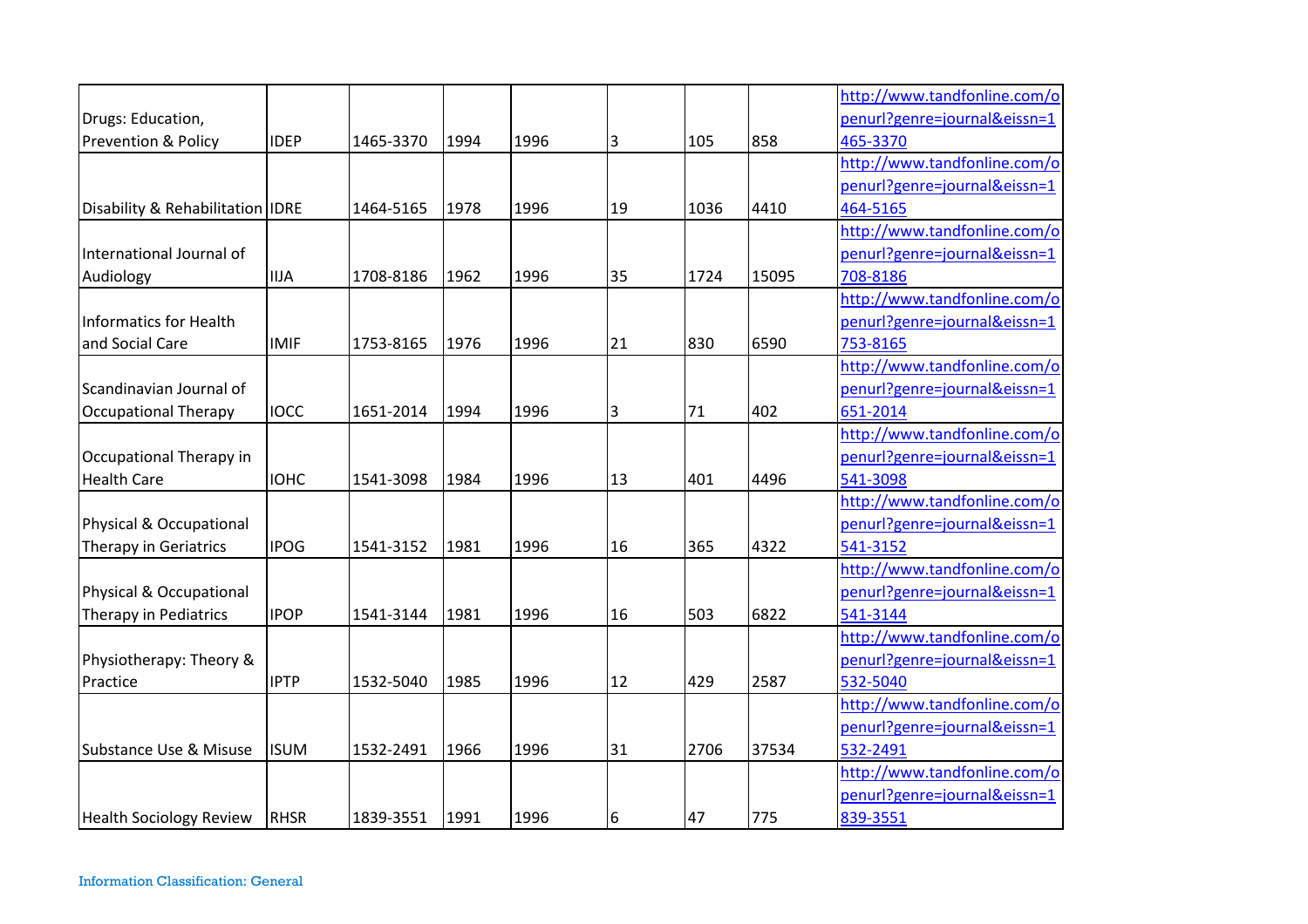|                                |             |           |      |      |                |      |       | http://www.tandfonline.com/o |
|--------------------------------|-------------|-----------|------|------|----------------|------|-------|------------------------------|
| Journal of Occupational        |             |           |      |      |                |      |       | penurl?genre=journal&eissn=S |
| Science                        | <b>ROCC</b> | SUPP-7591 | 1993 | 1996 | 4              | 43   | 341   | <b>UPP-7591</b>              |
|                                |             |           |      |      |                |      |       | http://www.tandfonline.com/o |
| Journal of the American        |             |           |      |      |                |      |       | penurl?genre=journal&eissn=1 |
| <b>College of Nutrition</b>    | <b>UACN</b> | 1541-1087 | 1982 | 1996 | 15             | 1275 | 8400  | 541-1087                     |
|                                |             |           |      |      |                |      |       | http://www.tandfonline.com/o |
| <b>Health Care for Women</b>   |             |           |      |      |                |      |       | penurl?genre=journal&eissn=1 |
| International                  | <b>UHCW</b> | 1096-4665 | 1978 | 1996 | 19             | 772  | 7581  | 096-4665                     |
|                                |             |           |      |      |                |      |       | http://www.tandfonline.com/o |
|                                |             |           |      |      |                |      |       | penurl?genre=journal&eissn=1 |
| Journal of Legal Medicine ULGM |             | 1521-057X | 1979 | 1996 | 18             | 504  | 10273 | 521-057X                     |
|                                |             |           |      |      |                |      |       | http://www.tandfonline.com/o |
| The Neurodiagnostic            |             |           |      |      |                |      |       | penurl?genre=journal&eissn=2 |
| Journal                        | <b>UTNJ</b> | 2375-8627 | 1961 | 1996 | 36             | 1220 | 7923  | 375-8627                     |
|                                |             |           |      |      |                |      |       | http://www.tandfonline.com/o |
|                                |             |           |      |      |                |      |       | penurl?genre=journal&eissn=1 |
| <b>Behavioral Medicine</b>     | <b>VBMD</b> | 1940-4026 | 1975 | 1996 | 22             | 216  | 1455  | 940-4026                     |
|                                |             |           |      |      |                |      |       | http://www.tandfonline.com/o |
| <b>Alcoholism Treatment</b>    |             |           |      |      |                |      |       | penurl?genre=journal&eissn=1 |
| Quarterly                      | <b>WATQ</b> | 1544-4538 | 1984 | 1996 | 13             | 513  | 6902  | 544-4538                     |
| Journal Of Child &             |             |           |      |      |                |      |       | http://www.tandfonline.com/o |
| <b>Adolescent Substance</b>    |             |           |      |      |                |      |       | penurl?genre=journal&eissn=1 |
| Abuse                          | <b>WCAS</b> | 1547-0652 | 1990 | 1996 | 7              | 53   | 862   | 547-0652                     |
| Journal of Nutrition in        |             |           |      |      |                |      |       | http://www.tandfonline.com/o |
| Gerontology and                |             |           |      |      |                |      |       | penurl?genre=journal&eissn=2 |
| Geriatrics                     | <b>WJNE</b> | 2155-1200 | 1980 | 1996 | 17             | 622  | 4760  | 155-1200                     |
|                                |             |           |      |      |                |      |       | http://www.tandfonline.com/o |
|                                |             |           |      |      |                |      |       | penurl?genre=journal&eissn=1 |
| Journal Of Neurotherapy        | <b>WNEU</b> | 1530-017x | 1995 | 1996 | $\overline{2}$ | 36   | 297   | 530-017x                     |
|                                |             |           |      |      |                |      |       | http://www.tandfonline.com/o |
| Occupational Therapy In        |             |           |      |      |                |      |       | penurl?genre=journal&eissn=1 |
| <b>Mental Health</b>           | <b>WOMH</b> | 1541-3101 | 1980 | 1996 | 17             | 346  | 4605  | 541-3101                     |